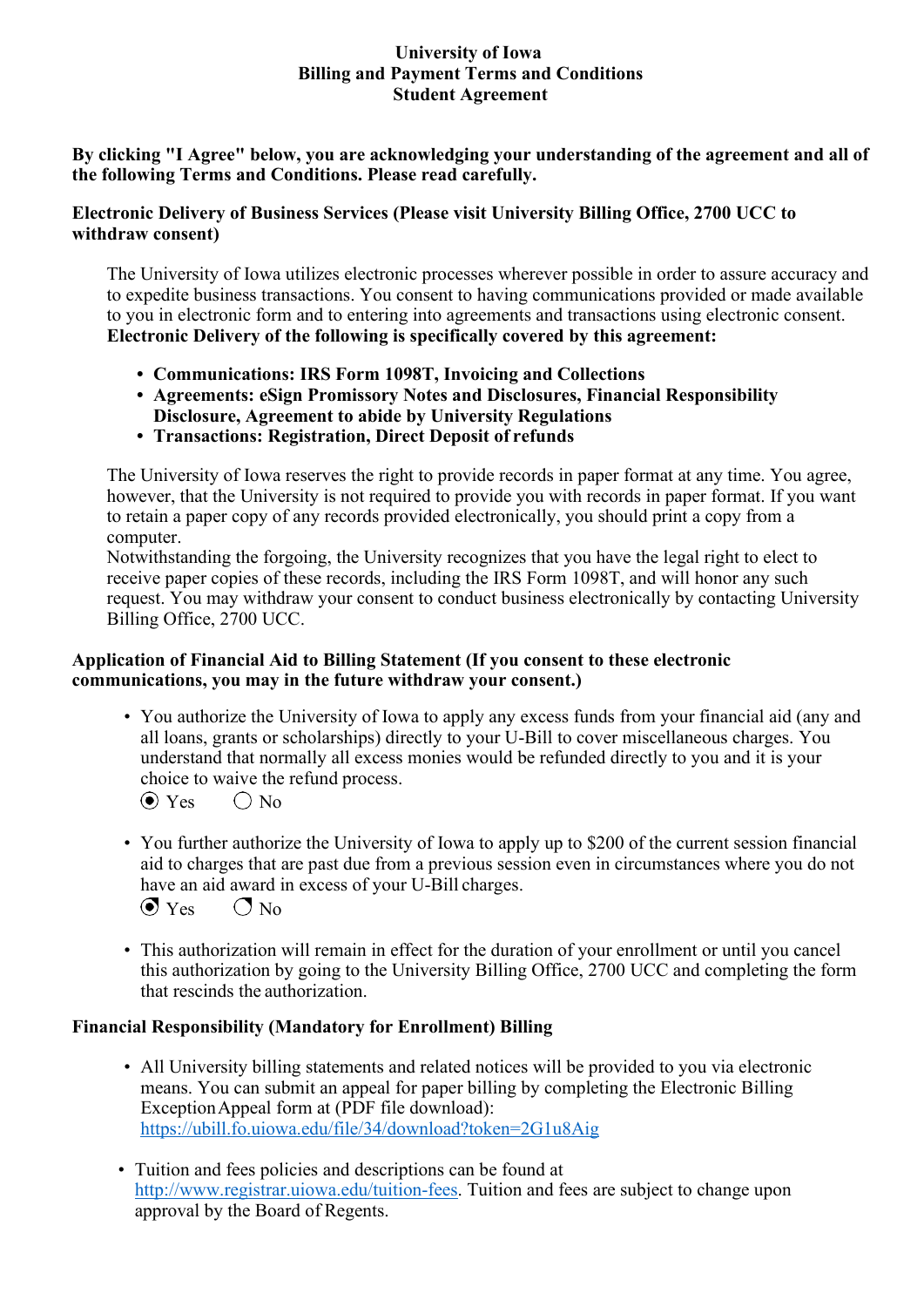- You are liable for any costs associated with programs in which you have voluntarily enrolled even if they are not processed through your University account and by clicking "I Agree" below, you agree to pay all such costs. These costs may consist of purchases made on your behalf that are associated with a course or University-associated activity.
- You are liable for any new and unpaid charges that you have voluntarily incurred and charged to your University account as well as any parking and library fines you may incur.
- The Billing Policy and Procedures can be found at [https://ubill.fo.uiowa.edu/billing](https://ubill.fo.uiowa.edu/billing-policies-and-procedures)[policies-and-procedures.](https://ubill.fo.uiowa.edu/billing-policies-and-procedures)

# **Dispute of Charges**

- To dispute a U-Bill charge (including any charges marked "paid in full" or with similar notations), send communications to University Billing Office, 2700 UCC, Iowa City, IA 52242 or send an email to [ubill@uiowa.edu](mailto:ubill@uiowa.edu) within 14 days of the date of the University billing statement. You must include the following information with the communication:
	- student/account holder name,
	- University ID/billing account number, and
	- the error and an explanation of why you believe there is an error.

Any amount not in dispute will be subject to established penalties and restrictions as described in these Terms and Conditions.

### **Payments**

- Payments are due on the 22nd of each month unless otherwise noted.
- If you are currently enrolled and you make a payment that is less than the total balance on your University billing statement, you will automatically be enrolled in the deferred payment plan. You will be charged \$20.00 per semester (\$15.00 for summer session) for being in the deferred payment plan.
- You may elect to authorize payments to pay your University bill by direct debit from your checking or savings account through U-Bill link in MyUI.
- If you pay by check, you will make your check payable to the University of Iowa, indicate your student ID or billing account number on the check, and send it to the address indicated on the University billing statement.
- You may elect to authorize payments to pay your University bill by credit card through the U-Bill link in MyUI. Our credit card service provider will charge a service charge of 2.75% for domestic cards or 4.25% for international cards.
- In the event a payment is dishonored due to insufficient funds or otherwise, a \$30 return fee will be assessed against your University account. You are responsible for all dishonored payments, including dishonored payments made by third parties to whom you have granted access to your account.
- The University is not responsible for any overdraft or other bank charges incurred by you as a result of an on-line payment authorization you establish.
- Cash is not accepted for payment.
- Financial aid awards will be applied against the total balance in your University account if the award allows and you have consented to apply financial aid to your unpaid balance.
- You may have credit balances on your University account directly deposited into your